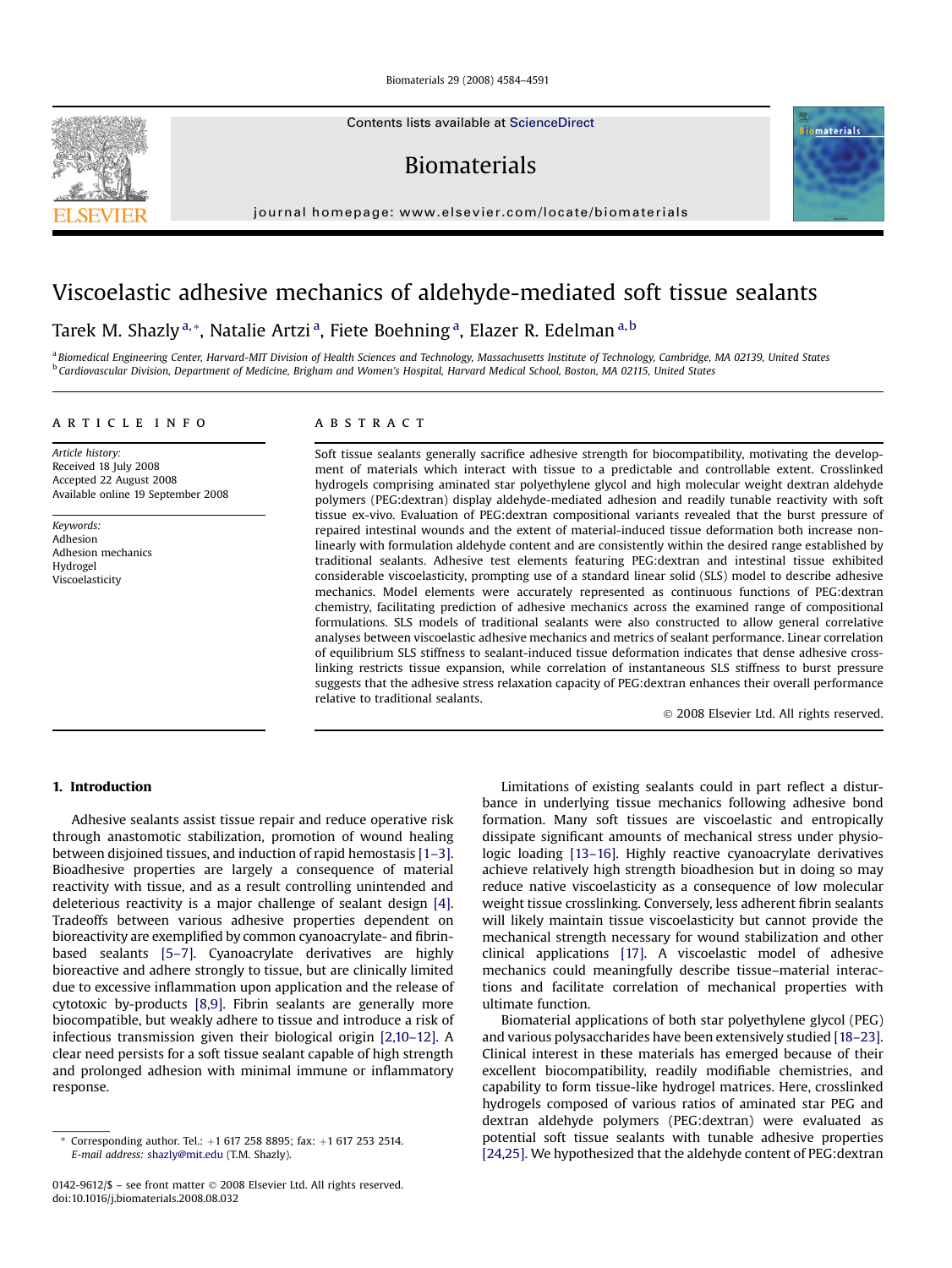<span id="page-1-0"></span>hydrogels will heavily influence their adhesion, and that the large reactive polymer constituent (10 kDa dextran aldehyde) will allow viscoelastic adhesive crosslinking. Adhesion of PEG:dextran to soft tissue should contrast the effect of small aldehyde-based fixatives, such as formaldehyde and glutaraldehyde, which tightly crosslink tissues and radically alter their physical and mechanical properties [\[26\].](#page-7-0)

A series of PEG:dextran formulations with increasing aldehyde content were synthesized to examine the impact of aldehydemediated interactions on adhesive properties. Burst pressure of repaired intestinal wounds and the extent of material-induced tissue deformation served as ex-vivo metrics of sealant performance. Tensile testing of adhesive constructs was used to probe the viscoelastic properties of PEG:dextran–tissue interactions and allow development of a standard linear solid (SLS) model relating adhesive mechanics to material chemistry. Additional mechanical testing and SLS modeling of traditional fibrin and octyl-cyanoacrylate sealants promoted general relation of viscoelastic adhesive mechanics to ex-vivo performance metrics. Correlative analyses revealed that adhesive bond density is a primary determinant of sealant functionality, and further suggested that overall performance is enhanced through operational stress relaxation mechanisms following PEG:dextran adhesion to soft tissue.

## 2. Materials and methods

#### 2.1. Synthesis and network formation of PEG:dextran

The synthesis of star PEG amine and dextran aldehyde as well as the network formation of PEG:dextran has been previously described [\[24,25\].](#page-7-0) Briefly, eight-arm, 10 kDa star PEG polymer with amine end groups was dissolved in water to form a 25 wt % aqueous solution. Linear dextran (10 kDa) was oxidized with sodium periodate to yield dextran aldehyde polymer (50% oxidation of glucose rings, 2 aldehyde groups per oxidized glucose ring), which was also prepared as an aqueous solution (2.95–20.65 wt %). The two homogeneous polymer solutions were loaded into a dual-chamber syringe equipped with a 12-step mixing tip. PEG:dextran network formation occurs within seconds to minutes following the injection and controlled mixing of PEG amine and dextran aldehyde via a Schiff's base reaction between the constituent reactive groups (aldehydes and amines).

#### 2.2. Selection and designation of PEG:dextran variants

Compositional variables of both star PEG amine and dextran aldehyde are easily manipulated in the synthesis of PEG:dextran. The solid contents, molecular weights, and reactive group content of polymer constituents are readily altered to achieve crosslinked networks with distinct material properties [\[24,25\]](#page-7-0). The present study focused on examining the effects of relative aldehyde concentration on adhesive mechanics, motivating the synthesis of a series of material formulations with isolated variation in dextran aldehyde solid content. As star PEG amine compositional variables (and consequently amine group concentrations) are held constant, the formulations under study are meaningfully differentiated by the ratio of aldehyde to amine reactive group concentrations, designated as CHO:NH2 (Table 1).

#### 2.3. Wounding, repair, and dynamic loading of intestinal tissue

Adult Sprague-Dawley rats (250–300 g, Charles River Laboratories, MA) were sacrificed via carbon dioxide asphyxiation under university IACUC protocol and federal guidelines for animal care. Following sacrifice, the duodenum was immediately excised and immersed in 10 ml Krebs–Henseleit buffer at room temperature. Longitudinal duodenal segments were cut and inserted into a mechanical testing apparatus configured for luminal perfusion (Bose® Biodynamic Test Instrument, Minnetonka, MN). A wound was introduced by full-thickness puncturing of the intestinal wall with an 18 gauge needle. Wounds were then repaired with a 200  $\mu$ l application of PEG:dextran, octyl-cyanoacrylate (Dermabond, Ethicon Inc.), or fibrin sealant (Calbiochem) to the outer intestinal surface. A 5 min sealant curing time was allowed, after which pulsatile loads were applied through controlled perfusion of the intestine lumen with phosphate buffered saline (PBS). All repair sites featuring PEG:dextran variants remained intact throughout loading, substantiating clinical potential of these materials as a soft tissue sealing agent ([Fig. 1](#page-2-0)A).

#### 2.4. Measurement of burst pressure and tissue deformation

The burst pressure of repaired intestinal wounds (prepared and treated as above) was measured through gradual increase of lumen pressure. A slow development of pressure was achieved through restriction of flow distal to the sample lumen and monitored at the inlet of the intestine. The burst pressure was easily detected in this manner, as failure of the repair site resulted in an immediate loss of developed inlet pressure and visible PBS leakage. The maximum luminal pressure prior to interface failure was recorded as the wound burst pressure.

The tissue response to wound repair and loading was assessed through histological processing (hematoxylin and eosin stain) and numerical image analyses (Matlab, Mathworks Inc.) of intestinal samples. The reduction of lumen area directly adjacent to the material application site was chosen as a performance metric to indicate the extent to which wound repair and loading altered local tissue architecture.

#### 2.5. Stress relaxation of intestinal tissue and bulk PEG:dextran

Intestinal ring samples were prepared by transversely sectioning rat duodenum immediately after sacrifice and tissue excision. Ring samples of approximately 3 mm width were inserted into a mechanical testing apparatus configured for tensile testing (Bose® Biodynamic Test Instrument, Minnetonka, MN). Tissue samples were fixed in the mechanical tester such that the displacement axis was coincident with the ring radial direction. A programmed step displacement was used to impart a 0.2 tensile strain for 6 min, with continuous acquisition (scan rate of 50/s) of the resultant force via the system load cell and software package (WinTest® Software, Minnetonka, MN). Mechanical data were processed to yield a tissue stress relaxation curve.

The viscoelastic response of a representative PEG:dextran material was also analyzed under constant applied displacement. Test samples were prepared by polymerization of PEG:dextran in Lexan strip molds with oversized ends, allowing secure attachment to soft-sample clamps of the mechanical testing apparatus. Following a cure time of 5 min, strip samples were moderately hydrated with a 10 ml PBS rinse over surfaces within the test region. As before, a tensile strain of 0.2 was applied for 6 min through a programmed step displacement. The resultant load data were acquired and processed to yield a bulk PEG:dextran stress relaxation curve.

#### 2.6. Bulk PEG:dextran stiffness

Ramped uniaxial displacements (displacement rate of 0.05 mm/s) were applied to bulk strip samples of PEG:dextran materials (prepared and treated as above) with a mechanical testing apparatus configured for tensile testing (Bose<sup>®</sup> Biodynamic Test Instrument, Minnetonka, MN). Resultant force and displacement data were continuously recorded (scan rate 200/s) throughout mechanical testing by the system load cell and software package (WinTest® Software, Minnetonka, MN). Force versus displacement data were transformed into true stress versus strain for each test sample, facilitating calculation of bulk elastic moduli.

#### 2.7. PEG:dextran gelation time

The gelation times of PEG:dextran formulations were determined through constant agitation and visual monitoring of material components undergoing network formation. Material samples were injected into glass plates through dualchamber syringes equipped with mixing tips. A magnetic stir rod was used to agitate

#### Table 1

| Compositional description of the examined five-material series of PEG: dextran |
|--------------------------------------------------------------------------------|
|--------------------------------------------------------------------------------|

| PEG amine            |                           |                      |                            | Dextran aldehyde          | PEG:dextran                 |                      |                               |                                                |
|----------------------|---------------------------|----------------------|----------------------------|---------------------------|-----------------------------|----------------------|-------------------------------|------------------------------------------------|
| Arm<br>Number $(\#)$ | Molecular<br>Weight (kDa) | Solid<br>Content (%) | Amine Content<br># per ml) | Molecular<br>Weight (kDa) | Percent<br>Oxidation $(\%)$ | Solid<br>Content (%) | Aldehyde Content<br># per ml) | Reactive Group<br>Ratio (CHO:NH <sub>2</sub> ) |
| 8                    | 10                        | 25                   | $1.2 \times 10^{20}$       | 10                        | 50                          | 2.95                 | $1.2 \times 10^{20}$          |                                                |
| 8                    | 10                        | 25                   | $1.2 \times 10^{20}$       | 10                        | 50                          | 5.90                 | $2.4\times10^{20}$            |                                                |
| 8                    | 10                        | 25                   | $1.2 \times 10^{20}$       | 10                        | 50                          | 8.85                 | $3.6 \times 10^{20}$          |                                                |
| 8                    | 10                        | 25                   | $1.2 \times 10^{20}$       | 10                        | 50                          | 14.75                | $6.0 \times 10^{20}$          |                                                |
| 8                    | 10                        | 25                   | $1.2 \times 10^{20}$       | 10                        | 50                          | 20.65                | $8.4 \times 10^{20}$          |                                                |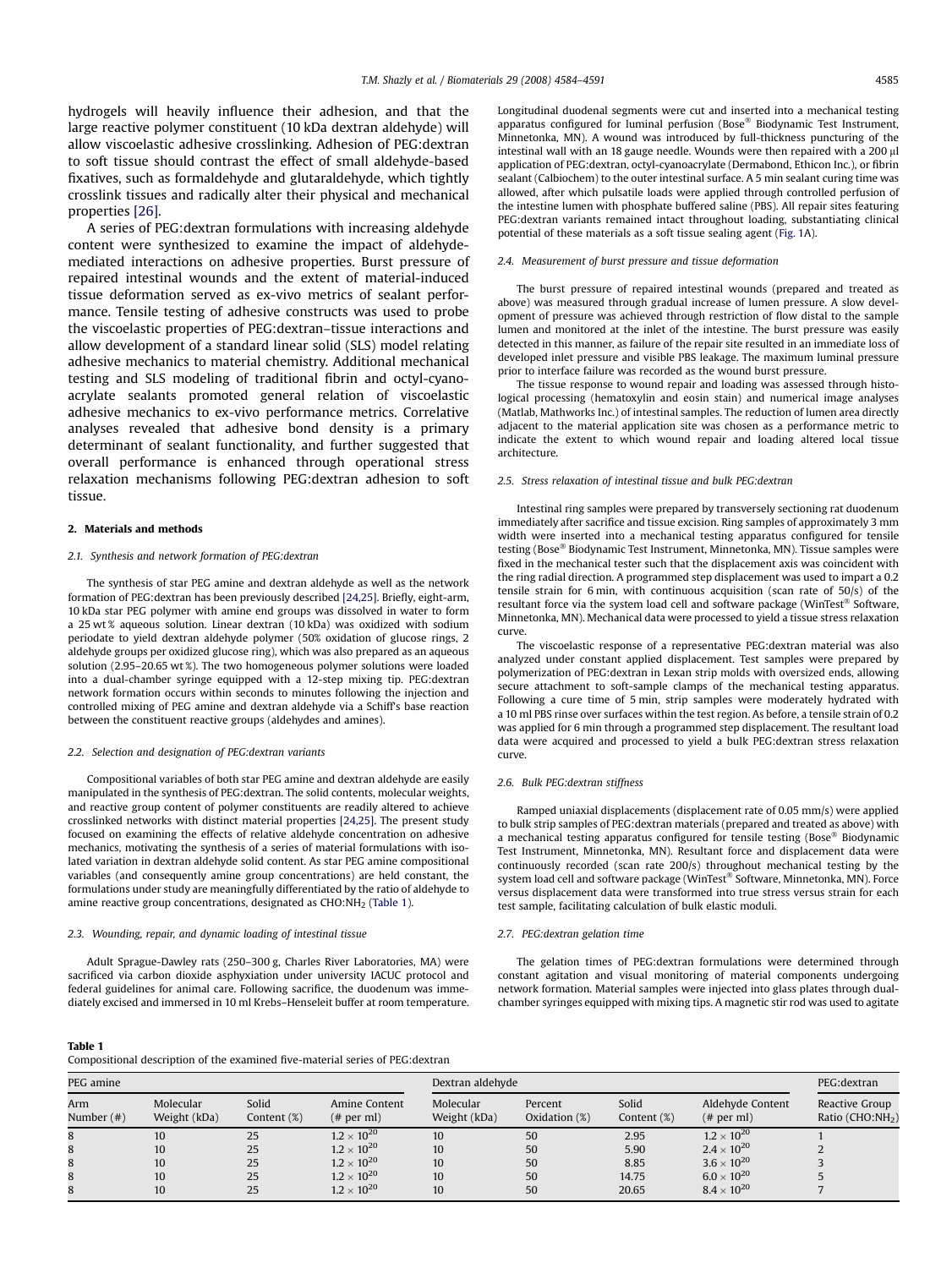<span id="page-2-0"></span>

Fig. 1. The tissue-material interface formed between the serosal surface of excised rat duodenum and PEG:dextran appeared continuous after histological processing (cryosectioning, hematoxylin and eosin stain) and microscopic analysis (A, left). Following sinusoidal loading (frequency = 1 Hz, amplitude = 25 mmHg, cycle number = 1000) the interface remained well intact with no indication of material detachment (A, right). Scale bars are 1 mm and arrows indicate the location of tissue–material interface. Burst pressure of wounded intestinal tissue (length = 4 cm) repaired with PEG:dextran nonlinearly rose with CHO:NH<sub>2</sub> across the examined range (B). The percent retention of native lumen area following wound repair and cyclical loading initially decreased with CHO:NH2 but approached a threshold value (C). Error bars represent 1 standard error of measurement in all graphs ( $n = 3-4$ ).

samples immediately following the mixed injection. The gelation time of each material sample was designated as the elapsed time after injection at which the stir rod rotation was hindered due to the progression of PEG:dextran network formation.

#### 2.8. Stress relaxation of adhesive test elements

The small intestines of adult Sprague-Dawley rats were excised and immersed in buffer as above. Approximately 2 cm-long segments were cut from the duodenum and bisected along the mesenteric line, creating intestinal sheets. Surface samples were constructed by securing an intestinal sheet over a tubular fitting, consistently providing a flat and stable presentation of the outer serosal surface. Samples were inserted into the upper and lower arms of a mechanical testing apparatus configured for tensile testing (Bose® Biodynamic Test Instrument, Minnetonka, MN). A 50  $\mu$ l volume of test sealant was then applied directly to the lower intestinal surface. The upper and lower intestinal surfaces were immediately brought into contact, and the adhesive material allowed to cure between the tissues for 5 min under a 0.3 N setting force. The tissues and adhesive were subsequently rinsed with 2 ml PBS, with particular focus on the interfacial region. The described tissue–material configuration provided convenient adhesive test elements for analysis under constant tensile displacement.

Stress relaxation of adhesive test elements featuring PEG:dextran, octylcyanoacrylate, or fibrin sealant was measured following application of a 0.2 mm step displacement for a 5 min period. Load data were converted to engineering stress and plotted as a function of time, providing a measure of the test element viscoelasticity following tissue–material interaction.

## 3. Results

### 3.1. Burst pressure and tissue response following dynamic loading

Excised intestinal tissues were puncture wounded and repaired with PEG:dextran, octyl-cyanoacrylate (CA), or fibrin sealant (FG). Following repair, pulsatile loads were applied to tissue samples through programmed luminal perfusion with PBS. No leakages were detected and all tissue–material interfaces consistently appeared intact and continuous throughout loading. Adhesive failure resistance was quantified through gradual pressurization of sample lumens and reported as the burst pressure of the tissue– material interface. PEG:dextran application burst pressure ranged from  $62.2 \pm 4.8$  to  $112.0 \pm 9.5$  mmHg and rose nonlinearly with CHO:NH2 (Fig. 1B). The CA–tissue interface had a comparatively higher burst pressure of  $132.5 \pm 5.8$  mmHg, while the FG–tissue interface burst at a lower pressure of  $52.0 \pm 6.1$  mmHg.

Wound repair and cyclical loading consistently induced compressive tissue deformation local to sealant applications. Specifically, the retained intestinal lumen area after PEG:dextran treatment ranged from  $57.5 \pm 5.74$  to  $74.2 \pm 9.4\%$  of native dimensions, with increased CHO:NH2 initially causing more compression but reaching a threshold value (Fig. 1C). CA and FG elicited comparatively more or less deformation, with retained lumen area of 24.2  $\pm$  0.9% and 84.8  $\pm$  8.7%, respectively.

## 3.2. Properties of interfacial components in isolation

PEG:dextran materials were studied in isolation to elucidate the dependence of network formation on constituent reactive chemistry.  $CHO:NH<sub>2</sub>$  variation imparted order of magnitude ranges of bulk elastic moduli (16.1  $\pm$  0.8 to 161.0  $\pm$  10.8 kPa) and gelation times (6.7  $\pm$  2.5 to 69.2  $\pm$  7.5 s), demonstrating a significant network response to aldehyde density ([Fig. 2\)](#page-3-0). Trends in elastic moduli and gelation time illustrate that CHO:NH2 increase yields stiffer networks which form in less time. However, both bulk properties have a reduced sensitivity to CHO:NH<sub>2</sub> at higher aldehyde content (CHO:NH<sub>2</sub> > 3), suggesting that the extent and kinetics of network formation approach saturation at critical concentrations of constituent dextran aldehyde.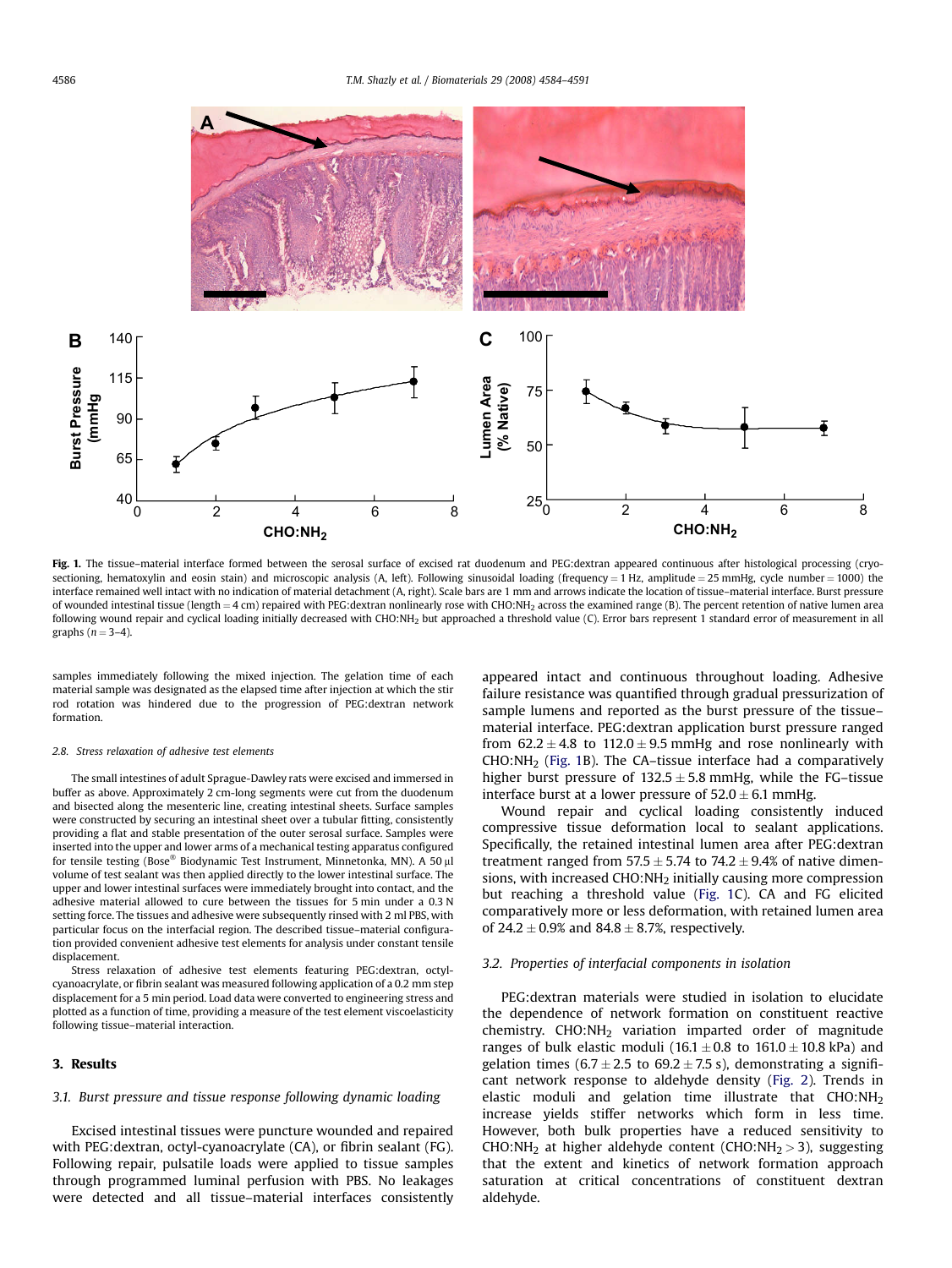<span id="page-3-0"></span>

Fig. 2. The elastic moduli (A, uniaxial tensile test parameters of strain rate  $= 0.005/s$ , final strain  $= 0.1$ ) and gelation times (B, 1 ml total material volume) of PEG:dextran are highly responsive to CHO:NH<sub>2</sub>, with order of magnitude variances across material formulations. Material properties have reduced sensitivity to aldehyde content when  $CHO:NH<sub>2</sub> > 3$ , indicating approach to a threshold value. Error bars represent 1 standard error of measurement in all graphs ( $n = 3$ ).

An intermediate PEG:dextran formulation (CHO:NH $_2$  of 3) and excised intestinal tissue were individually examined under constant strain (Fig. 3). PEG:dextran exhibited notable viscoelasticity, as the instantaneous stress of  $28.0 \pm 4.3$  kPa relaxed to  $19.6 \pm 2.9$  kPa throughout the observation time, while intestinal tissue relaxed more extensively from an instantaneous stress of  $20.1 \pm 1.3$  to  $4.9 \pm 0.3$  kPa. Viscoelastic relaxation mechanisms have presumably evolved in many soft tissues to passively dissipate wall stress under low frequency loading, as particularly characteristic of the digestive process. Both bulk PEG:dextran and tissue relax stress,



Fig. 3. Bulk PEG:dextran (CHO:NH<sub>2</sub> = 3, sample dimensions of length = 10 mm, width = 8 mm, thickness = 4 mm,  $n = 3$ ) and rat intestine ring samples (ring width  $=$  3 mm,  $n = 3$ ) exhibited stress relaxation in response to a maintained 0.2 strain. The instantaneous tissue stress was approximately 20 kPa, and relaxed to an equilibrium value of 5 kPa over the 400 s observation time. The bulk PEG:dextran was notably stiffer, with an instantaneous stress of approximately 33 kPa partially relaxing to 22 kPa over the same time period.

suggesting that tissue–material adhesive constructs composed of the two may also behave as viscoelastic solids.

## 3.3. Stress relaxation of adhesive test elements

The viscoelastic behavior of soft tissue adhesion was assessed through the stress relaxation exhibited by tissue–material constructs. Adhesive test elements comprising sealants and intestinal tissue were held at a 0.2 strain, with constant monitoring of resultant loads. All PEG:dextran test elements instantaneously experience a maximal adhesive stress followed by relaxation to an equilibrium value within 300 s [\(Fig. 4](#page-4-0)A). PEG:dextran adhesive mechanics were responsive to CHO:NH2 variation, with instantaneous and equilibrium stress ranges of  $2.0 \pm 0.2$  to  $7.1 \pm 0.5$  kPa and  $1.4 \pm 0.1$  to  $3.2 \pm 0.5$  kPa, respectively. The vertical shift of relaxation curves with increasing CHO:NH<sub>2</sub> parenthetically supports the notion of aldehyde-mediated reactivity with soft tissue. The viscoelastic adhesive mechanics of tissue–material test elements comprising CA and FG bracketed those of PEG:dextran variants, as the former displayed elevated and the latter reduced stresses.

Stress relaxation is derived from the capacity of materials or composite structures to reduce conformational entropy through stress-oriented molecular extensions [\[27\]](#page-7-0). Comparison of the instantaneous, equilibrium, and relaxed stress demonstrated that PEG:dextran adhesive constructs relaxed significant fractions of instantaneous stress, with the total amount of relaxed stress generally rising with CHO:NH<sub>2</sub>. CA-tissue adhesion achieved high instantaneous stress but underwent minor relative relaxation to reach the equilibrium state, while FG–tissue constructs underwent a substantial relative relaxation but dissipated little overall stress due to a diminished instantaneous response ([Table 2\)](#page-4-0).

The stress relaxations of adhesive test elements mimic the response of viscoelastic solids, motivating the use of a standard linear solid (SLS) model to describe adhesive mechanics [\(Fig. 4B](#page-4-0)). Model elements consist of a spring (equilibrium arm) arranged in parallel with a spring and dashpot in series (Maxwell arm). Although this SLS modeling approach does not inform on the mechanics of individual interfacial components (two tissue layers, two tissue–material interfaces, and the material layer), it instead lumps together elemental contributions and represents the cumulative mechanical environment following tissue–material interaction. In the following section, stress relaxation data are used to develop, functionalize, and verify a SLS model of PEG:dextran adhesive mechanics.

## 3.4. Application of the standard linear solid model to adhesive mechanics

#### 3.4.1. SLS model development

The governing SLS differential equation is displayed in Eq. [\(1\),](#page-4-0) where  $\sigma$  is the adhesive stress and  $\varepsilon$  is the tensile strain. The model elements and descriptors of SLS mechanics are the equilibrium spring with stiffness  $K_e$  [kPa], Maxwell spring with stiffness  $K_1$ [kPa], and Maxwell dashpot with viscosity  $\eta$  [kPa s]. The relaxation time constant  $\tau$  [s] characterizes the kinetics of viscoelastic adhesive mechanics and is calculated from Maxwell arm components as  $\tau = \eta/K_1$ . In the following treatment, SLS element descriptors are represented as functions of CHO:NH<sub>2</sub>, providing a means of incorporating PEG:dextran compositional information into an adhesive mechanical model.

The constitutive equation is readily solved for the case of a constant strain  $\varepsilon_0$ , yielding a mathematical description of adhesive stress relaxation (Eq. [\(2\)](#page-4-0)). Model descriptors are adjusted to fit the experimental data and complete generation of the viscoelastic constitutive equations. The modeled response for each PEG:dextran formulation is plotted along with experimental data as a solid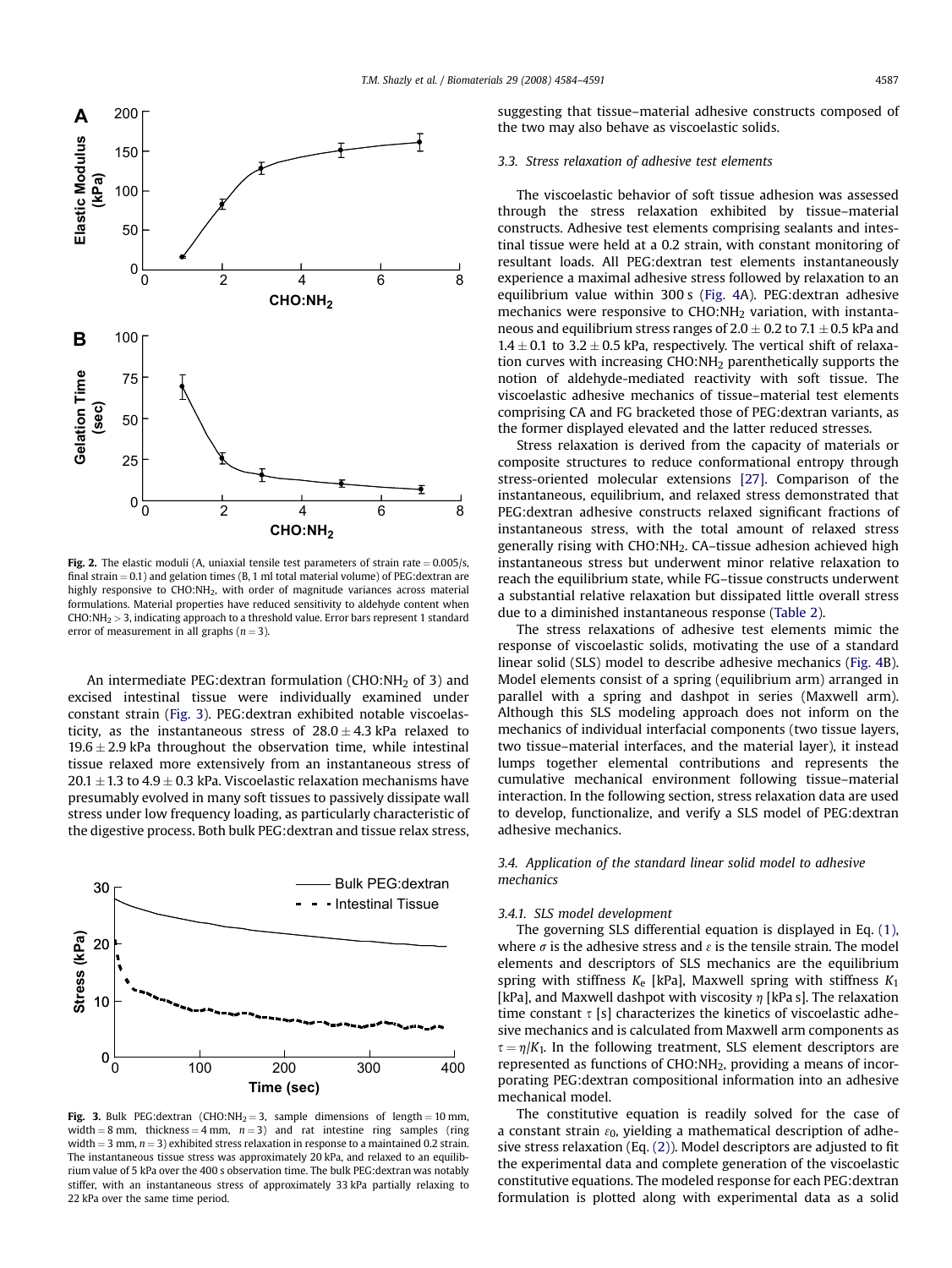<span id="page-4-0"></span>

Fig. 4. Stress relaxation of PEG:dextran adhesive test elements (discrete points) closely follow curves (colored lines) generated with mechanical modeling (A, legend numbers denote formulation CHO:NH<sub>2</sub>). The viscoelasticity of adhesive test elements (B, left) was modeled with a standard linear solid (B, right). The equilibrium arm features a single spring of stiffness  $K_e$  and models time-invariant adhesive mechanics. The Maxwell arm is composed of a spring of stiffness  $K_1$  in series with a dashpot of viscosity  $\eta$  and models dynamic adhesive mechanics.

colored line (Fig. 4A). High Pearson's correlation  $(R > 0.98$  in all cases) between the modeled responses and experimental data supports the choice of viscoelastic theory and particularly the SLS to describe adhesive mechanics.

$$
\frac{d\sigma}{dt} + \frac{1}{\tau}\sigma = [K_{e} + K_{1}]\frac{d\varepsilon}{dt} + \frac{K_{e}}{\tau}\varepsilon
$$
\n(1)

$$
\frac{\sigma(t)}{\varepsilon_0} = K_e + K_1 e^{-t/\tau}
$$
\n(2)

Equilibrium and Maxwell arm descriptors are plotted as a functions of CHO:NH<sub>2</sub> to delineate the dependencies of steady state and dynamic adhesive mechanics on PEG:dextran composition ([Fig. 5\)](#page-5-0). The SLS equilibrium stiffness is interpreted as an indicator of tissue–material reactivity and resultant adhesive bond density, while Maxwell variables reflect the available molecular mobility and stress relaxation following adhesive interaction. The rise of  $K_{\rm e}$ with CHO:NH<sub>2</sub> implies aldehyde-mediated reactivity with tissue, although the nearly identical values of the 5 and 7 formulations (15.8 and 15.9 kPa, respectively) suggest a threshold to the adhesive bond density achievable through isolated variations of dextran aldehyde solid content [\(Fig. 5A](#page-5-0)).

Because aldehyde variation was achieved through increase in material solid content, the rise of  $K_1$  with CHO:NH<sub>2</sub> is attributed to the increased number of dextran chains undergoing relaxation both within the PEG:dextran bulk and at the tissue–material interface ([Fig. 5](#page-5-0)B). The inflection of the quadratic  $\tau$  curve within the examined  $CHO:NH<sub>2</sub>$  range demonstrates that adhesive relaxation mechanisms have maximally protracted kinetics at intermediate aldehyde content ([Fig. 5C](#page-5-0)). As  $\tau$  depends on  $\eta$  and  $K_1$ , reduced value at low CHO:NH2 likely reflects high interfacial and network flow (low  $\eta$ ) due to relatively sparse aldehyde bonding with tissue and within the bulk, while low  $\tau$  at high CHO:NH<sub>2</sub> likely stems from a high aldehyde bond density and extensive molecular relaxation (elevated  $K_1$ ). Theoretical reasons for these relationships are extended below, along with associated implications for and correlations to sealant efficacy.

#### 3.4.2. SLS model validation

The functional SLS model is validated through correlation analyses of predicted and measured adhesive mechanics featuring PEG:dextran formulations within the examined compositional range (CHO:NH2 of 1.5, 2.5, and 6). These materials are synthesized with the same polymer constituents described in [Table 1,](#page-1-0) again varying only in solid content of the dextran aldehyde component.

#### Table 2

Comparison between the instantaneous, equilibrium, and relaxed stress exhibit by adhesive test elements featuring PEG:dextran, octyl-cyanoacrylate (CA), and fibrin (FG) sealants

|                            |               | PEG: dextran Variants (CHO: NH2) |               | <b>Traditional Sealants</b> |               |               |                |
|----------------------------|---------------|----------------------------------|---------------|-----------------------------|---------------|---------------|----------------|
|                            |               |                                  |               |                             |               | FG            | <sub>OC</sub>  |
| Instantaneous Stress (kPa) | $2.0 \pm 0.2$ | $2.9 \pm 0.1$                    | $4.7 \pm 0.3$ | $5.1 \pm 0.4$               | $7.1 \pm 0.5$ | $2.2 \pm 0.2$ | $11.4 \pm 0.6$ |
| Equilibrium Stress (kPa)   | $1.4 \pm 0.1$ | $2.0 \pm 0.1$                    | $2.7 \pm 0.3$ | $3.2 \pm 0.2$               | $3.2 \pm 0.5$ | $1.4 \pm 0.3$ | $10.3 \pm 0.2$ |
| Relaxed Stress (kPa)       | $0.6 \pm 0.2$ | $0.9 \pm 0.1$                    | $2.0 \pm 0.4$ | $1.9 \pm 0.4$               | $3.9 \pm 0.7$ | $0.8 \pm 0.3$ | $1.1 \pm 0.5$  |
| Relative Relaxation (%)    | $30 \pm 10$   | $31 \pm 3.6$                     | $43 \pm 8.9$  | $37 \pm 8.4$                | $55 + 10$     | $36 \pm 14$   | $10 \pm 4.3$   |

Entries represent average  $\pm$  SEM ( $n = 3-5$ ).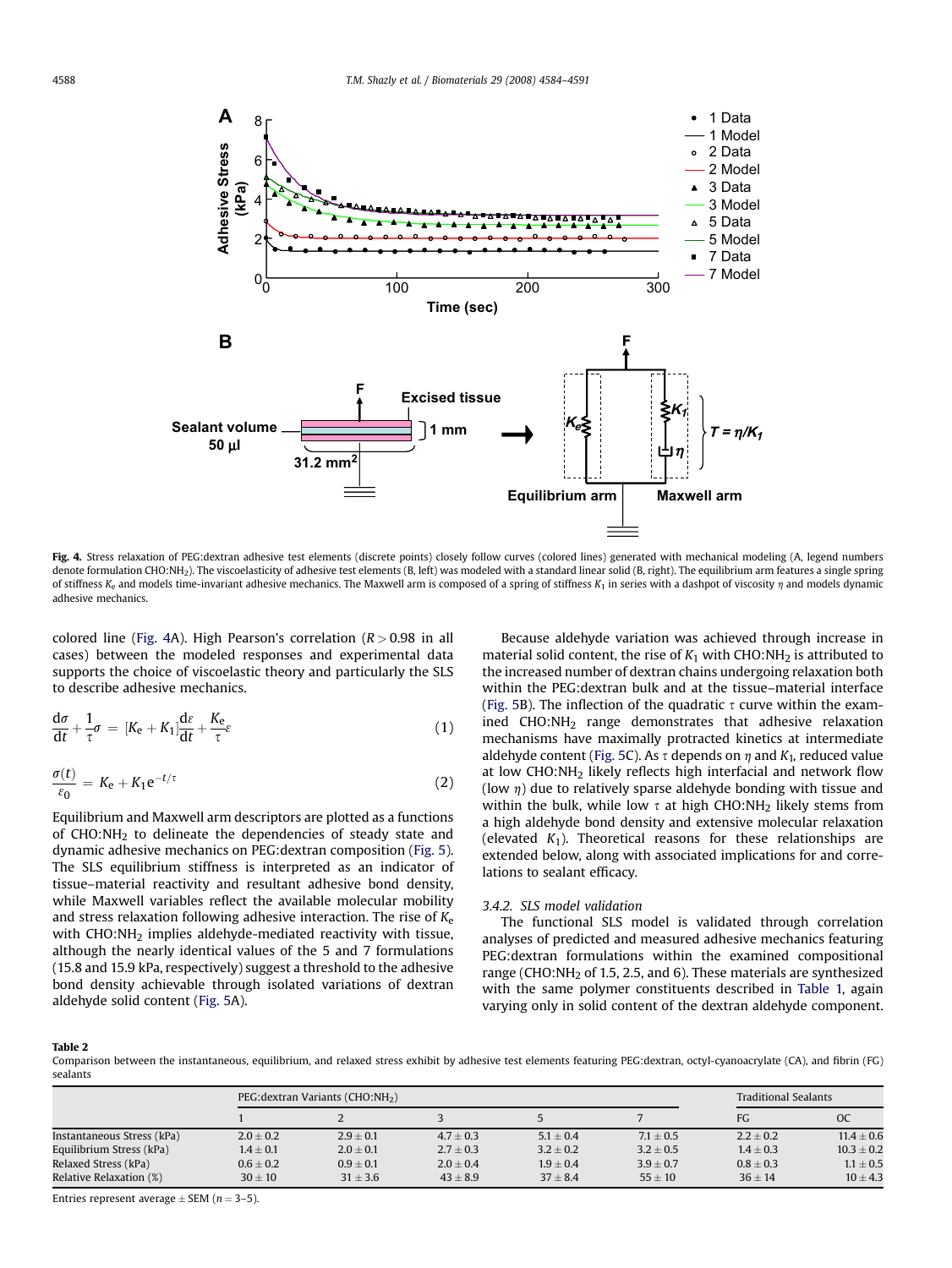<span id="page-5-0"></span>

Fig. 5. SLS equilibrium arm stiffness K<sub>e</sub> quadratically varied with CHO:NH<sub>2</sub> across PEG:dextran variants ( $R = 0.99$ ), indicating an initial increase and eventual saturation of aldehydemediated adhesive bond formation (A). Maxwell arm stiffness  $K_1$  linearly varied with CHO:NH<sub>2</sub> ( $R = 0.94$ ), suggesting that increased aldehyde content enhances the stress relaxation capacity of PEG:dextran adhesive constructs throughout the examined compositional range (B). Maxwell arm time constant  $\tau$  quadratically varied with CHO:NH<sub>2</sub> (R = 0.94), with a clear inflection representing at kinetic maximum within the material design space (C). The viscoelastic responses of PEG:dextran adhesive test elements formed with in-range formulations (CHO:NH<sub>2</sub> = 1.5, 2.5, and 6) were predicted based on the above regressions and governing constitutive equations. The modeled responses (lines) correlated well with experimental stress relaxation data (data points) for both PEG:dextran formulations ( $R_{1.5} = 0.98$ ,  $R_{2.5} = 0.96$ ,  $R_6 = 0.98$ ) (D). Error bars represent 1 standard error of measurement  $(n = 3-4)$ .

PEG:dextran formulations with  $CHO:NH<sub>2</sub>$  of 1.5, 2.5, and 6 are synthesized with 4.4, 7.4, and 17.7% solid content of dextran aldehyde, respectively.

Predicted adhesive stress relaxation curves for PEG:dextran variants were generated with Eq. [\(2\)](#page-4-0) and interpolation of model element values. Modeled stress relaxations generated with these methods correlate well to experimental data (Fig. 5D), with a high Pearson's coefficients in all cases ( $R_{1.5} = 0.98$ ,  $R_{2.5} = 0.96$ ,  $R_6 = 0.98$ ). Successful prediction of adhesive mechanics demonstrates SLS parameter continuity within the design space and the potential for strategic adjustment of PEG:dextran composition to meet various application requirements.

### 3.5. Correlation analyses

Correlations between PEG:dextran material properties and sealant performance metrics suggest a proportional positive influence of increased aldehyde content on both network formation and tissue–material interaction. Specifically, PEG:dextran elastic modulus and gelation time strongly correlated to both wound burst pressure and retained lumen area across the examined range of CHO:NH<sub>2</sub> ( $|R| > 0.98$  in all Pearson's correlation two-way analyses). It is important to note that linear correlations generally do not persist if PEG:dextran composition is systematically altered in a fashion other than via aldehyde content. For example, increasing the solid content of constituent PEG amine will dramatically increase the elastic modulus of PEG:dextran without any significant change to adhesive performance (data not shown).

SLS variable descriptor  $K_e$  inversely correlated ( $R = -0.95$ ) to the percent retention of lumen area over all PEG:dextran, FG, and CA sealants (Fig.  $6A$ ).  $K_e$  reflects the equilibrium mechanical state exhibited by a fully relaxed interface and is presumed proportional to the tissue–material adhesive bond density. Inverse correlation to  $K_{e}$  indicates that disturbance of tissue structure is more severe with increased adhesive bonding. Wound burst pressure strongly correlated to  $K_e$  with the exception of the CA samples, both reinforcing the import of adhesive bond density and suggesting a role for auxiliary factors [\(Fig. 6](#page-6-0)B). SLS modeling facilitated examination of potential secondary mechanical factors, particularly the extent (via  $K_1$ ) and kinetics (via  $\tau$ ) of available stress relaxation. Linear correlation of burst pressure across all materials is moderately attained ( $R = 0.94$ ) when analyzed against the instantaneous SLS stiffness ( $K_e + K_1$ ) ([Fig. 6C](#page-6-0)). Burst pressure correlation to instantaneous stiffness implicates available adhesive relaxation as an influential factor determining performance, with the capability to entropically dissipate stress improving sealant function. Performance metric correlations to SLS variables suggest that both adhesive bond density and available stress relaxation will together determine overall sealant efficacy.

#### 4. Discussion

Ex-vivo metrics of PEG:dextran sealant performance varied with the constituent aldehyde content and were within the range of clinically available fibrin (FG) and octyl-cyanoacrylate (CA) sealants. Solid modeling of tissue–material test element mechanics effectively described adhesive stress relaxation and distinguished viscous and elastic characteristics governing sealant performance. Correlation analyses of model variable descriptors to performance metrics of PEG:dextran, CA, and FG supported the expected influence of tissue–material reactivity on sealant functionality and tissue response, and also brought forth the benefit of maintaining a stress relaxation capacity after adhesion. PEG:dextran sealants clearly demonstrated aldehyde-mediated adhesion and an substantial capacity to relax adhesive stress in a test element configuration.

Viscoelastic adhesive mechanics imply macromolecular mobility within the tissue, material, and/or interface, and provide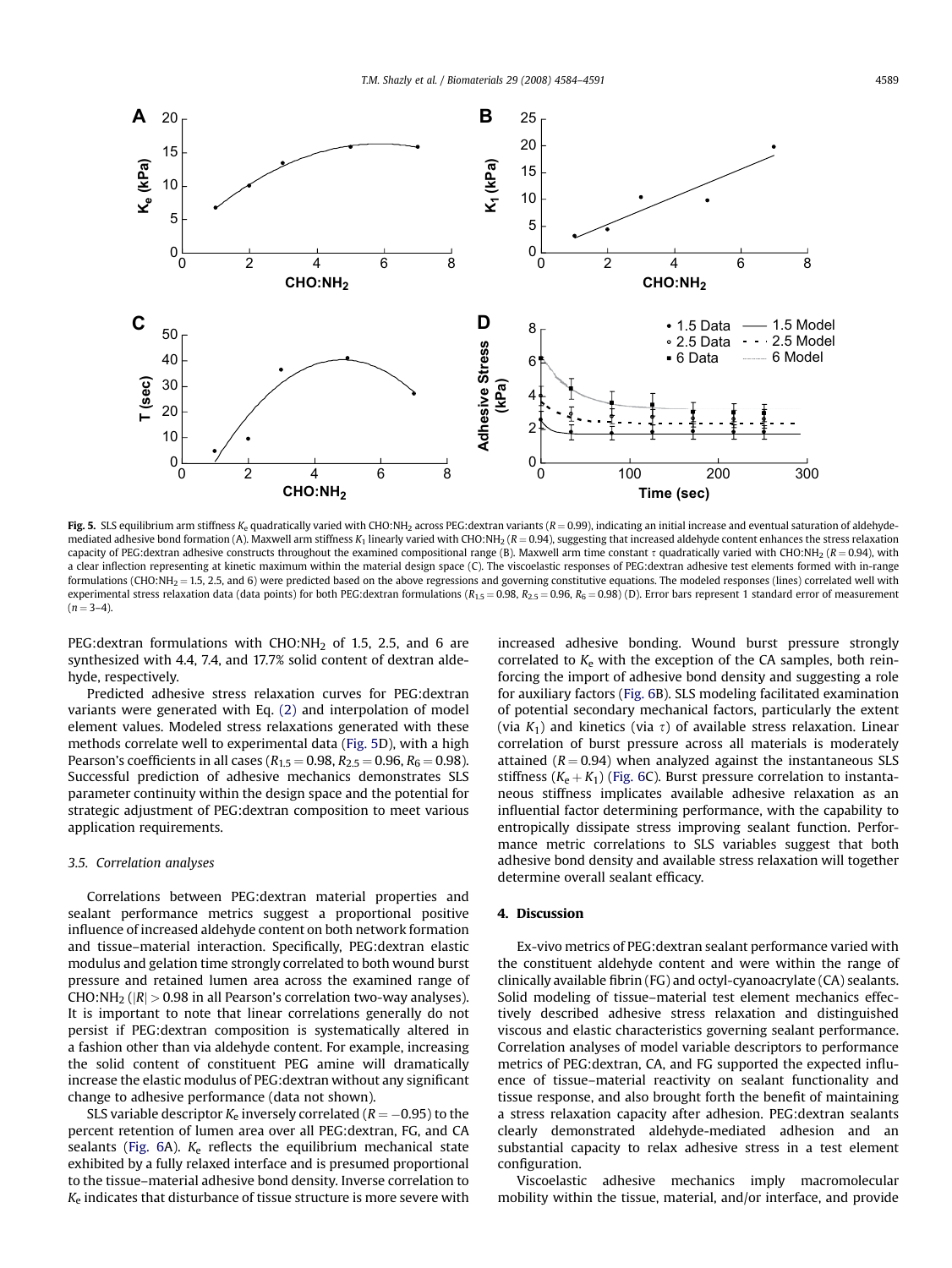<span id="page-6-0"></span>

Fig. 6. Performance metric correlations to SLS model descriptors revealed the influence of separable aspects of viscoelastic adhesive mechanics on burst pressure and local tissue response. Equilibrium stiffness K<sub>e</sub> inversely correlated (R = -0.95) to retained lumen area across PEG:dextran ( $\bullet$ ), fibrin (FG,  $\blacktriangle$ ), and octyl-cyanoacrylate (OC,  $\blacksquare$ ) samples, indicating that higher adhesive bond density compromised local tissue structure (A). The burst pressure of PEG:dextran and FG repaired wounds had strong linear correlation to Ke, while the CA samples dramatically diverged from this trend (B). Burst pressure across all sealant types showed significant linear correlation  $(R = 0.94)$  to the instantaneous interfacial stiffness ( $K_e + K_1$ ), implicating the ability to relax stress as an additional factor governing failure resistance following material application and cyclical loading.

a mechanism for entropic dissipation of mechanical work imparted to the application site. If macromolecular mobility is limited by tissue–material crosslinking, adhesive stress will result in an increase of internal bond energies in lieu of an entropic mechanical response. The microscopic breaking of adhesive bonds will occur at a critical bond energy and macroscopically manifest as adhesive failure. Thus, given two equally crosslinked tissue–material interfaces under identical loading conditions, the more viscoelastic interface should have a greater failure resistance by virtue of bond energy minimization. The developed SLS modeling scheme of PEG:dextran adhesion provides a computational tool for predicting viscoelastic mechanics and can facilitate the design of failureresistant material formulations.

Saturation and eventual loss of all solid-like properties with increasing aldehyde content is expected in the PEG:dextran system. In the limit where  $CHO:NH<sub>2</sub>$  approaches infinity, the dextran aldehyde component will remain soluble and formation of a crosslinked gel is lost. Prior to the anticipated compositional threshold, aldehyde-mediated chemistry should play a key role in both PEG:dextran network formation and reaction with tissue and insomuch provide an efficient vehicle for control of bulk and adhesive properties. Strong dependencies of pertinent PEG:dextran properties on aldehyde content clearly emerged throughout this study. Furthermore, property trends indicate that the influences of aldehyde content on the kinetics and end-state of PEG:dextran network formation (indicated via gelation time and bulk stiffness) and adhesive reactivity with tissue (indicated via burst pressure, retained lumen area and SLS equilibrium arm stiffness  $K_e$ ) are indeed limited and roughly characterized by a sensitivity threshold as CHO:NH<sub>2</sub> exceeds 3.

The plateaus of equilibrium arm stiffness  $K_e$  and sealant performance metrics (burst pressure, lumen deformation) with increasing  $CHO:NH<sub>2</sub>$  suggests that dextran aldehyde molecules enable gel integrity and tissue seal and are the limiting element in tissue–material interaction. Sealant apposition to tissue can only occur if the aldehyde groups react with both PEG nodes within the gel and tissue sites outside of the gel. The concentration of aldehydes therefore determines the extent of internal gel cohesion and external adhesion to tissue. At a critical  $CHO:NH<sub>2</sub>$ , increasing dextran aldehyde molecules no longer promotes additional adhesive interactions, possibly owing to steric hindrance of adhesive bond formation. If a clinical application requires more extensive modulation of the above properties, concurrent adjustments of other compositional variables within the PEG:dextran system (for example PEG solid content) will likely be required to compensate for steric effects.

Molecular engineering of PEG:dextran stress relaxation mechanisms could augment aldehyde-mediated adhesion to tissue and improve failure resistance of tissue–material interfaces. Polymer chain mobility and hence stress relaxation could be manipulated through the molecular length of constituent dextran and the grouping of aldehydes along a dextran chain. Longer chains with more distant reactive sites should possess greater molecular mobility and thus entropically dissipate greater amounts of strain energy. Such a material design strategy is distinctly different from simply increasing aldehyde content to improve adhesive strength at the expense of an unfavorable tissue response, an approach which would essentially conform to the established limitations of sealant technologies.

Traditional tissue adhesives and their associated limitations have raised the need for an alternative adhesive system with tunable bioreactivity. Herein we have identified PEG:dextran as a soft tissue adhesive which can be functionally modulated through the constituent aldehyde content. The adhesive mechanical model we utilized relates PEG:dextran chemistry to tissue–material interactions and overall performance. In this specific case the model suggests that viscoelastic adhesion can improve the efficacy of these and other polymeric sealants. In